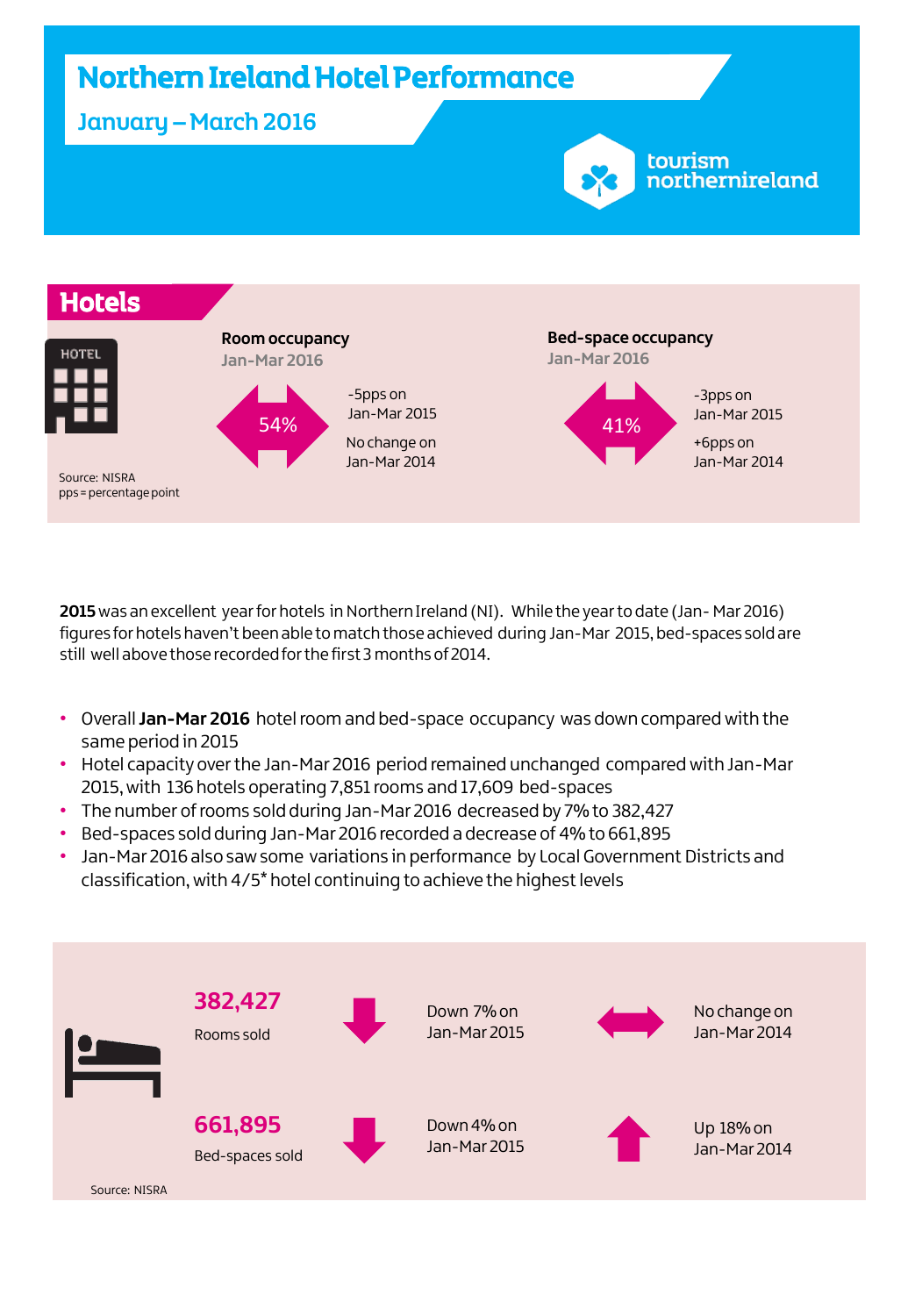### **Trends in hotel rooms sold and hotel room stock availability**

- The following chart shows both available room capacity and the estimated number of hotel rooms sold in Northern Ireland during the Jan-Mar period between 2000-2016
- At end March 2016, there were 7,851 rooms and 17,609 bed-spaces available in hotels across Northern Ireland, an increase of 57% in room stock and 56% in bed-space stock compared to year end 2000



Source: Rooms sold 2000-2009 Tourism NI 2010-2016 NISRA Stock 2000- 2016 Tourism NI (note: capacity is based on end March and grossed up by number of days available for the period Jan-Mar)

| Rooms available by Local Government District (as at end Mar 2016) |                                |                    |                         |                          |  |  |  |  |  |
|-------------------------------------------------------------------|--------------------------------|--------------------|-------------------------|--------------------------|--|--|--|--|--|
| <b>LGD</b>                                                        | <b>Number</b><br><b>Hotels</b> | Rooms<br>Available | Bed-spaces<br>Available | $%$ of<br>total<br>rooms |  |  |  |  |  |
| <b>Antrim and Newtownabbey</b>                                    | 10                             | 631                | 1,295                   | 8%                       |  |  |  |  |  |
| Armagh City, Banbridge and<br>Craigavon                           | 7                              | 206                | 529                     | 3%                       |  |  |  |  |  |
| <b>Ards and North Down</b>                                        | 7                              | 299                | 606                     | 4%                       |  |  |  |  |  |
| <b>Belfast City</b>                                               | 32                             | 3,386              | 7,130                   | 43%                      |  |  |  |  |  |
| <b>Causeway Coast and Glens</b>                                   | 20                             | 723                | 1,942                   | 9%                       |  |  |  |  |  |
| Derry City and Strabane                                           | 12                             | 690                | 1,663                   | 9%                       |  |  |  |  |  |
| Fermanagh and Omagh                                               | 11                             | 415                | 973                     | 5%                       |  |  |  |  |  |
| Lisburn and Castlereagh City                                      | $\overline{4}$                 | 255                | 593                     | 3%                       |  |  |  |  |  |
| <b>Mid and East Antrim</b>                                        | 12                             | 479                | 1,063                   | 6%                       |  |  |  |  |  |
| Mid Ulster                                                        | 9                              | 238                | 588                     | 3%                       |  |  |  |  |  |
| Newry, Mourne and Down                                            | 12                             | 529                | 1,227                   | 7%                       |  |  |  |  |  |
| <b>All Hotels</b>                                                 | 136                            | 7,851              | 17,609                  |                          |  |  |  |  |  |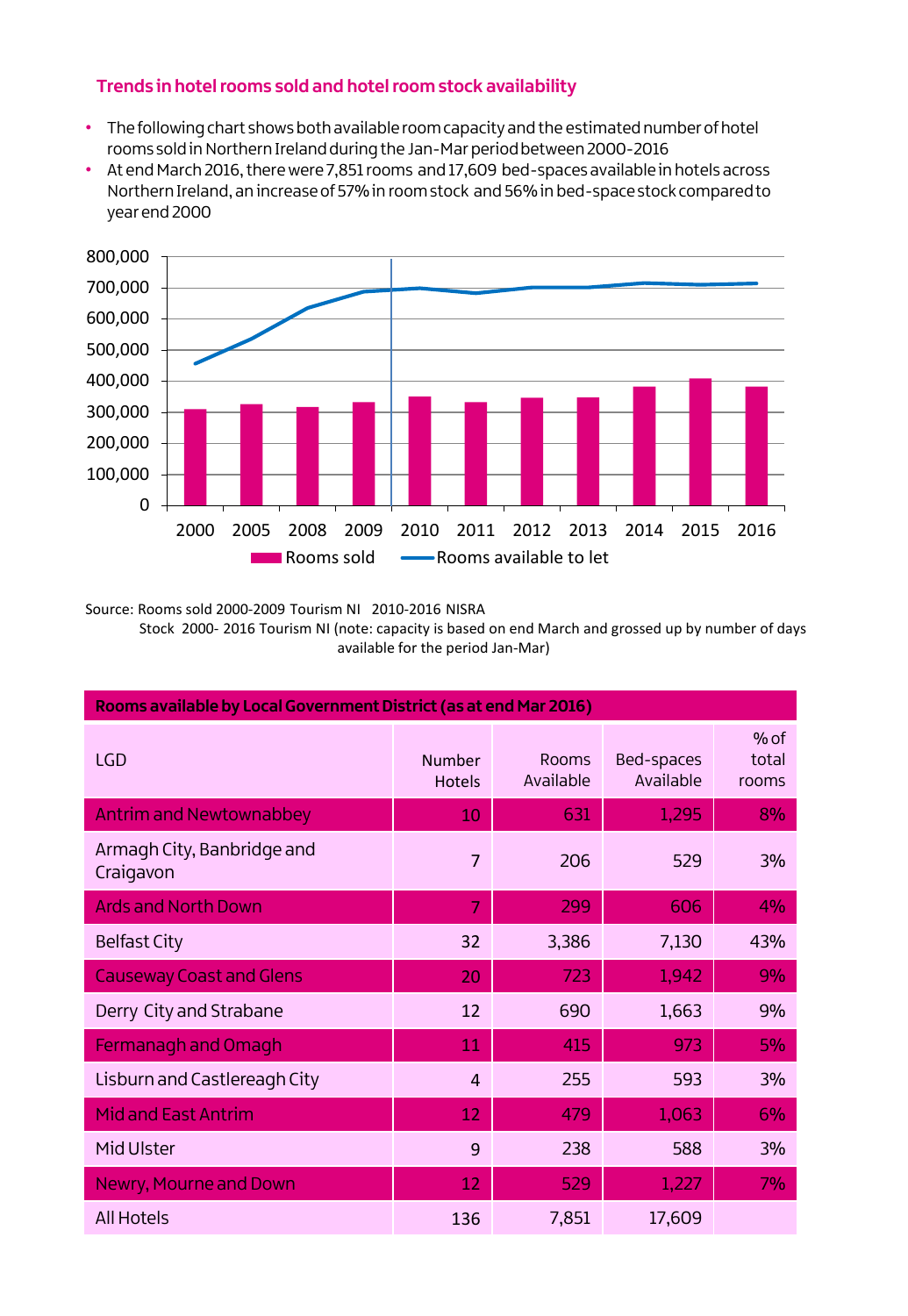## **Hotel performance by Local Government District, January – March 2016**

- Performance varied across Northern Ireland Local Government Districts with 5 Districts recording increases and 4 experiencing declines
- The steepest declines in hotel occupancy during Jan-Mar 2016 were evident for Belfast, showing a 10 percentage point decrease in room occupancy and a 4 percentage point decrease in bed-space occupancy
- The Mid and East Antrim also experienced steep declines in room and bed-space occupancy of 8 and 6 percentage points respectively
- Hotels in the Fermanagh and Omagh District experienced a decrease of 3 percentage points in room occupancy while bed-space occupancy declined by 2 percentage points
- Room occupancy for hotels in Antrim and Newtownabbey remained on par with Jan-Mar 2015 while bed-space occupancy declined by 3 percentage points
- The Ards and North Down recorded the lowest room occupancy of 45%, albeit showing increases in room and bedspace occupancy of 2 and 1 percentage points respectively
- The Causeway Coast and Glens recorded a room occupancy of 50% and bed-space occupancy of 33% the highest levels recorded for this District for some years
- The Mid Ulster and Newry, Mourne & Down Districts experienced increases in room occupancy to record levels of 47% and 48% respectively, also the highest levels recorded for these Districts for some years
- Hotels in Derry City and Strabane District saw an increase of 3 percentage points in room (50%) occupancy while bedspace (37%) occupancy remained at the same level recorded for Jan-Mar 2015

|                                                   |             | 2012                     |             | 2013                     |             | 2014                     |             | 2015                     |             | 2016                     |                | Change<br>2015/2016*   |  |
|---------------------------------------------------|-------------|--------------------------|-------------|--------------------------|-------------|--------------------------|-------------|--------------------------|-------------|--------------------------|----------------|------------------------|--|
|                                                   | Room<br>(%) | Bed-<br>space<br>$t$ (%) | Room<br>(%) | Bed-<br>space<br>$t$ (%) | Room<br>(%) | Bed-<br>space<br>$t$ (%) | Room<br>(%) | Bed-<br>space<br>$t$ (%) | Room<br>(%) | Bed-<br>space<br>$t$ (%) | Room<br>(pps)  | Bed-<br>space<br>(pps) |  |
| <b>Antrimand</b><br>Newtownabbey                  | 37          | 25                       | 36          | 22                       | 46          | 31                       | 46          | 35                       | 46          | 31                       | $\overline{O}$ | $-3$                   |  |
| Ards and North<br>Down                            | 37          | 25                       | 43          | 31                       | 46          | 37                       | 43          | 35                       | 45          | 37                       | $+2$           | $+1$                   |  |
| Armagh City,<br><b>Banbridge and</b><br>Craigavon | 37          | 21                       | 51          | 27                       | 63          | 44                       | #           | #                        | #           | #                        | #              | #                      |  |
| <b>Belfast City</b>                               | 57          | 44                       | 56          | 44                       | 64          | 39                       | 70          | 53                       | 60          | 49                       | $-10$          | $-4$                   |  |
| <b>Causeway Coast</b><br>and Glens                | 46          | 30                       | 47          | 32                       | 47          | 28                       | 49          | 31                       | 50          | 33                       | $+1$           | $+2$                   |  |
| Derry City and<br>Strabane                        | 46          | 33                       | 54          | 37                       | 47          | 35                       | 46          | 37                       | 50          | 37                       | $+3$           | $\overline{0}$         |  |
| Fermanagh and<br>Omagh                            | 63          | 48                       | 51          | 40                       | 48          | 42                       | 55          | 44                       | 52          | 42                       | $-3$           | $-2$                   |  |
| Lisburn and<br>Castlereagh City                   | $\sharp$    | #                        | #           | #                        | $\sharp$    | $\sharp$                 | $\sharp$    | #                        | $\sharp$    | #                        | #              | $\sharp$               |  |
| <b>Midand East</b><br>Antrim                      | 53          | 36                       | 46          | 36                       | 49          | 38                       | 58          | 46                       | 49          | 39                       | $-8$           | $-6$                   |  |
| Mid Ulster                                        | 42          | 29                       | 33          | 22                       | 38          | 25                       | 44          | 31                       | 47          | 34                       | $+4$           | $+3$                   |  |
| Newry, Mourne<br>and Down                         | 38          | 32                       | 47          | 35                       | 39          | 30                       | 46          | 34                       | 48          | 38                       | $+2$           | $+4$                   |  |
| All Hotels‡                                       | 50          | 37                       | 50          | 37                       | 54          | 35                       | 59          | 44                       | 54          | 41                       | $-5$           | $-3$                   |  |

Source: NISRA

\* Differences between years are calculated on unrounded figures

† Figures have been calculated excluding hotels who have not provided the appropriate breakdown of information

# Sample size too small to provide a reliable estimate

‡ All hotels includes those in the Armagh, Banbridge and Craigavon District and Lisburn and Castlereagh District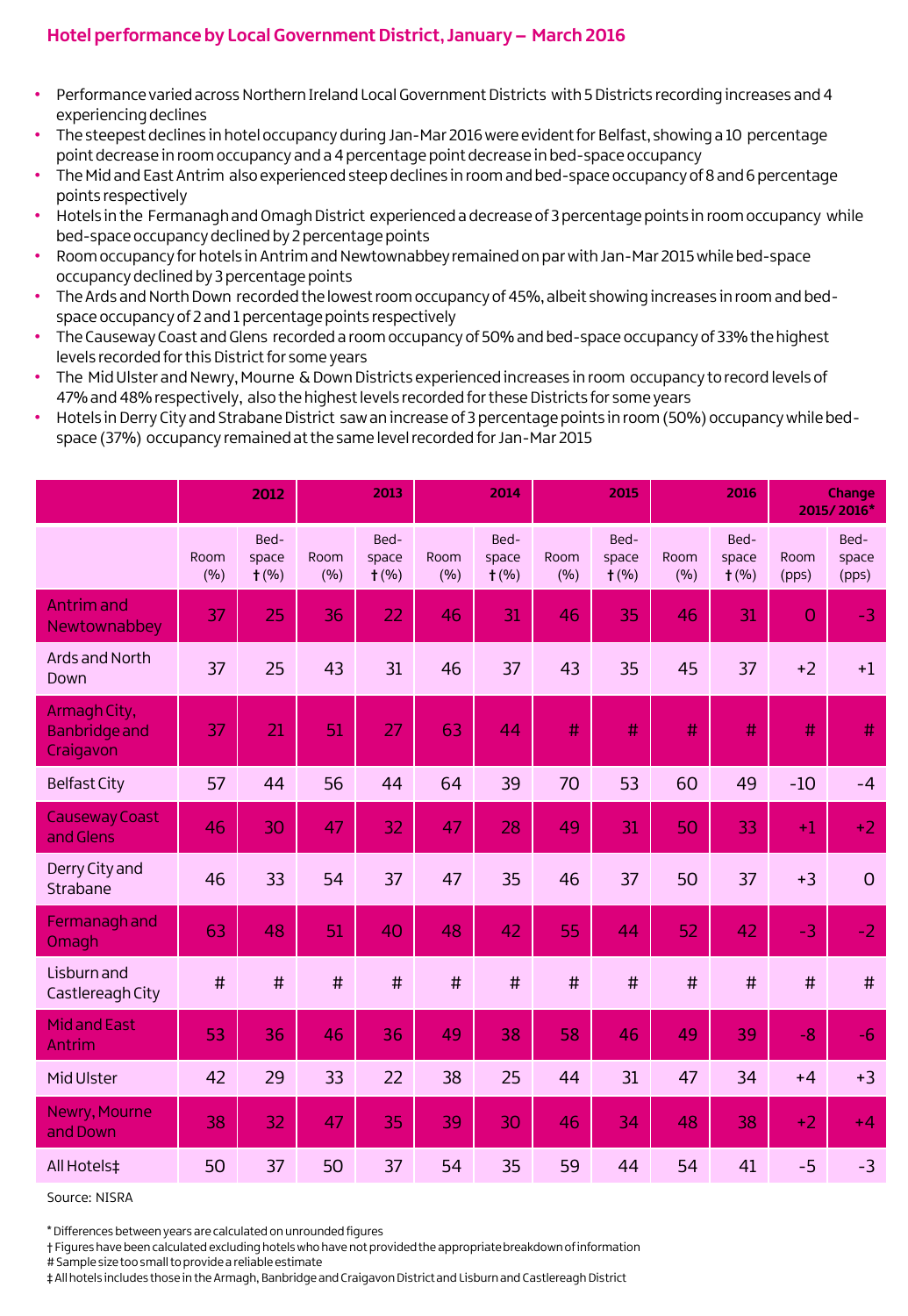### **Hotel performance by classification, January –March 2016**

- During Jan-Mar 2016 hotels classified as 4/5 star saw a 6 percentage point decrease in room occupancy and a 2 percentage point decrease in bed-space occupancy
- Average room occupancy (52%) for 3 star hotels increased by 1 percentage point and narrows the gap in terms of occupancy performance achieved by the higher classified hotels

|             |             | 2012                  | 2013        |                          | 2014        |                          | 2015        |                          | 2016        |                          | <b>Change</b> | 2015/<br>2016*         |
|-------------|-------------|-----------------------|-------------|--------------------------|-------------|--------------------------|-------------|--------------------------|-------------|--------------------------|---------------|------------------------|
|             | Room<br>(%) | Bed-<br>space†<br>(%) | Room<br>(%) | Bed-<br>space<br>$+$ (%) | Room<br>(%) | Bed-<br>space<br>$+$ (%) | Room<br>(%) | Bed-<br>space<br>$t$ (%) | Room<br>(%) | Bed-<br>space<br>$t$ (%) | Room<br>(pps) | Bed-<br>space<br>(pps) |
| 4/5 star    | 50          | 39                    | 56          | 40                       | 60          | 38                       | 62          | 46                       | 55          | 44                       | $-6$          | $-2$                   |
| 3 star      | 45          | 29                    | 46          | 36                       | 51          | 33                       | 51          | 38                       | 52          | 38                       | $+1$          | $\Omega$               |
| 2 star      | #           | #                     | 29          | 21                       | 31          | 20                       | #           | #                        | #           | #                        | #             | #                      |
| 1star       | $\sharp$    | #                     | #           | $\sharp$                 | #           | #                        | $\sharp$    | #                        | $\sharp$    | #                        | #             | #                      |
| All Hotels‡ | 50          | 37                    | 50          | 37                       | 54          | 35                       | 59          | 44                       | 54          | 41                       | $-5$          | $-3$                   |

#### Source: NISRA

\* Differences between years are calculated on unrounded figures

† Figures have been calculated excluding hotels who have not provided the appropriate breakdown of information

# Sample size too small to provide a reliable estimate

‡ All hotels includes those unclassified, 1 star and 2 star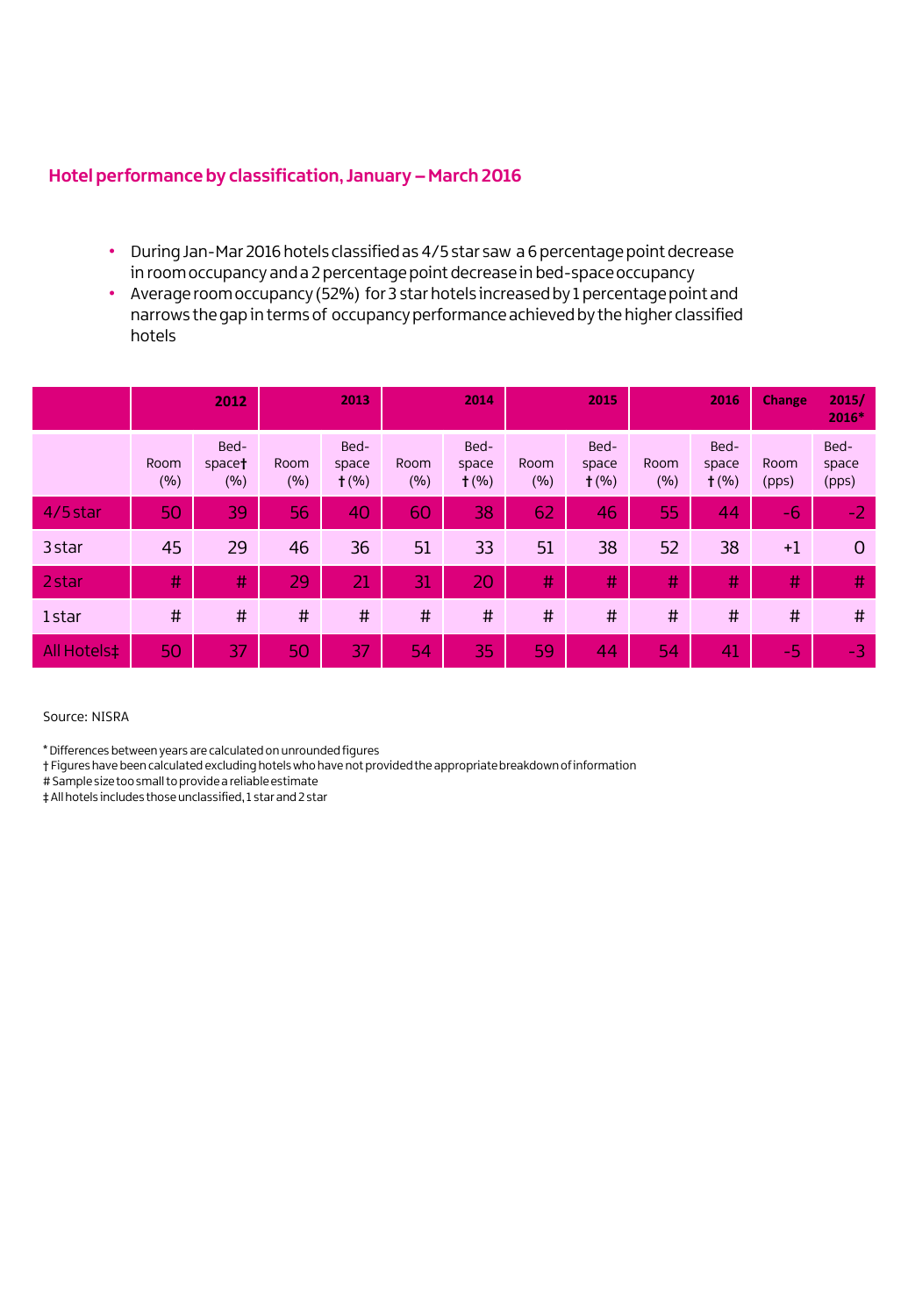## **Hotel performance by size, January –March 2016**

- During Jan-Mar 2016 hotels with less than 25 rooms recorded an increase of 2 percentage points for both room and bed-space occupancy
- Hotels within the 26-50 size category saw room occupancy decrease by 6 percentage points while bed-space occupancy increased by 2 percentage points, suggesting more multiple occupancy of rooms
- Hotels within the 51-100 and 100+ size category experienced room occupancy decreases of 4 and 7 percentage points respectively

|                   | 2012        |                          | 2013        |                          | 2014        |                          | 2015        |                          | 2016        |                          | <b>Change</b><br>2015/2016* |                          |
|-------------------|-------------|--------------------------|-------------|--------------------------|-------------|--------------------------|-------------|--------------------------|-------------|--------------------------|-----------------------------|--------------------------|
|                   | Room<br>(%) | Bed-<br>space<br>$+$ (%) | Room<br>(%) | Bed-<br>space<br>$+$ (%) | Room<br>(%) | Bed-<br>space<br>$+$ (%) | Room<br>(%) | Bed-<br>space<br>$t$ (%) | Room<br>(%) | Bed-<br>space<br>$t$ (%) | Room<br>(pps)               | Bed-<br>space<br>$t$ (%) |
| Less than 25      | 38          | 27                       | 37          | 25                       | 35          | 24                       | 39          | 27                       | 41          | 29                       | $+2$                        | $+2$                     |
| $26 - 50$         | 44          | 28                       | 38          | 25                       | 49          | 30                       | 51          | 34                       | 45          | 36                       | $-6$                        | $+2$                     |
| $51 - 100$        | 51          | 35                       | 54          | 38                       | 51          | 37                       | 55          | 45                       | 52          | 38                       | $-4$                        | -6                       |
| $100+$            | 55          | 43                       | 55          | 43                       | 61          | 38                       | 68          | 50                       | 61          | 48                       | $-7$                        | $-2$                     |
| <b>All Hotels</b> | 50          | 37                       | 50          | 37                       | 54          | 35                       | 59          | 44                       | 54          | 41                       | $-5$                        | -3                       |

Source: NISRA

\* Differences between years are calculated on unrounded figures

† Figures have been calculated excluding hotels who have not provided the appropriate breakdown of information

# **Hotel performance by price (per person per night), January –March 2016**

- No hotels within the price category were able to record increases in room occupancy during Jan-Mar 2016
- The steepest declines in hotel occupancy during Jan-Mar 2016 were evident for those hotels within the £50-£59.99 price category

|                    | 2012        |                          | 2013        |                          | 2014        |                          | 2015        |                          | 2016        |                          | Change<br>2015/2016* |                          |
|--------------------|-------------|--------------------------|-------------|--------------------------|-------------|--------------------------|-------------|--------------------------|-------------|--------------------------|----------------------|--------------------------|
|                    | Room<br>(%) | Bed-<br>space<br>$+$ (%) | Room<br>(%) | Bed-<br>space<br>$+$ (%) | Room<br>(%) | Bed-<br>space<br>$+$ (%) | Room<br>(%) | Bed-<br>space<br>$+$ (%) | Room<br>(%) | Bed-<br>space<br>$+$ (%) | Room<br>(pps)        | Bed-<br>space<br>$+$ (%) |
| Less than £40      | H,          | #                        | #           | $\sharp$                 | #           | #                        | #           | #                        | #           | #                        | #                    | #                        |
| £40-£49.99         | 42          | 29                       | 40          | 28                       | 47          | 31                       | 50          | 32                       | 46          | 33                       | $-4$                 | $+1$                     |
| £50-£59.99         | 41          | 31                       | 48          | 33                       | 58          | 43                       | 62          | 48                       | 43          | 32                       | $-19$                | $-16$                    |
| $£60+$             | 52          | 39                       | 52          | 39                       | 54          | 35                       | 59          | 45                       | 55          | 43                       | $-4$                 | $-2$                     |
| <b>All Hotels‡</b> | 50          | 37                       | 50          | 37                       | 54          | 35                       | 59          | 44                       | 54          | 41                       | $-5$                 | $-3$                     |

Source: NISRA

\* Differences between years are calculated on unrounded figures

† Figures have been calculated excluding hotels who have not provided the appropriate breakdown of information

# Sample size too small to provide a reliable estimate

‡ All hotels include those priced less than £40